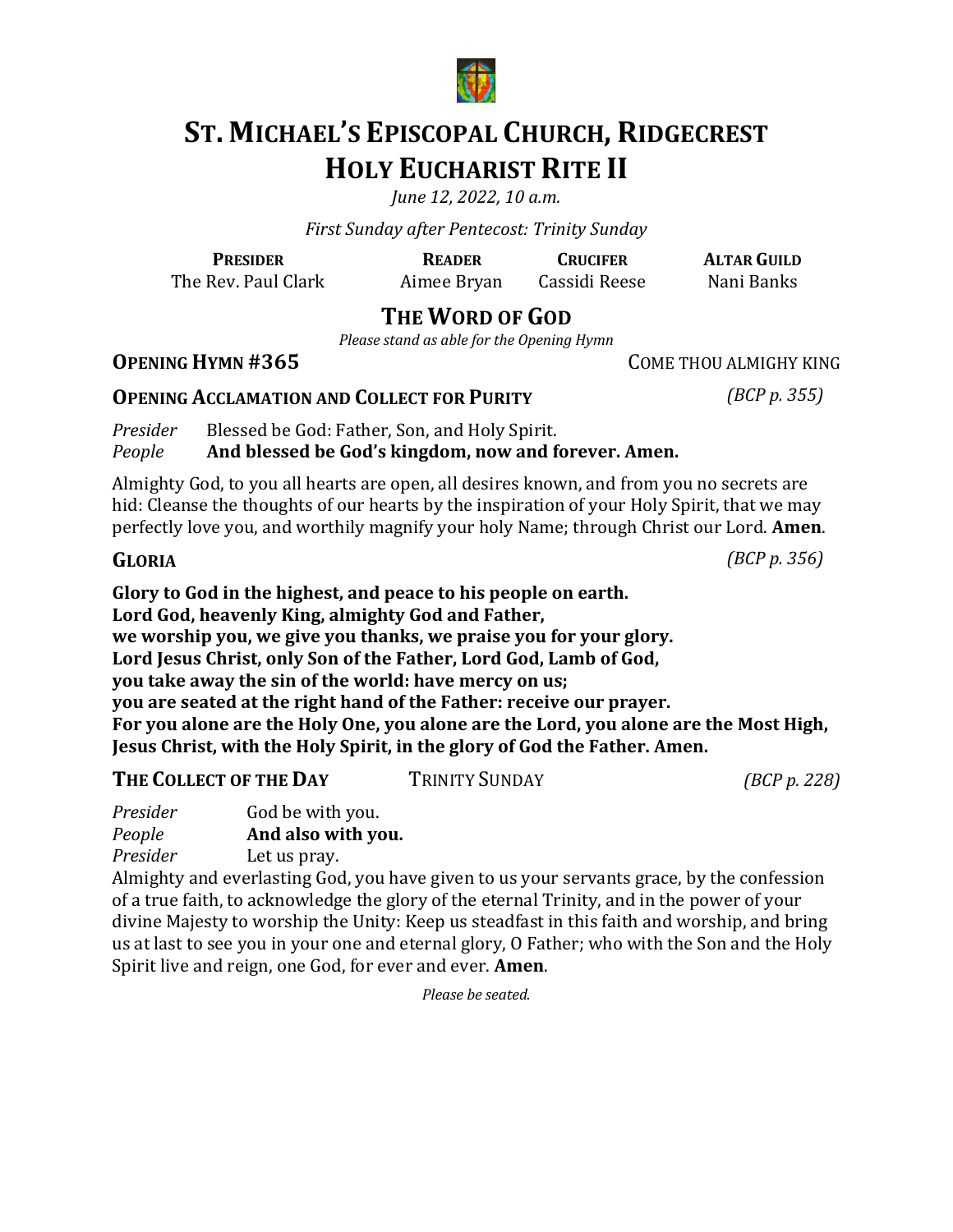#### **THE FIRST READING** PROVERBS 8:1-4, 22-31 AIMEE BRYAN

A READING FROM THE BOOK OF PROVERBS.

Does not wisdom call, and does not understanding raise her voice? On the heights, beside the way, at the crossroads she takes her stand; beside the gates in front of the town, at the entrance of the portals she cries out:

"To you, O people, I call, and my cry is to all that live. The Lord created me at the beginning of his work, the first of his acts of long ago. Ages ago I was set up, at the first, before the beginning of the earth. When there were no depths I was brought forth, when there were no springs abounding with water. Before the mountains had been shaped, before the hills, I was brought forth--when he had not yet made earth and fields, or the world's first bits of soil. When he established the heavens, I was there, when he drew a circle on the face of the deep, when he made firm the skies above, when he established the fountains of the deep, when he assigned to the sea its limit, so that the waters might not transgress his command, when he marked out the foundations of the earth, then I was beside him, like a master worker; and I was daily his delight, rejoicing before him always, rejoicing in his inhabited world and delighting in the human race."

Hear what the Spirit is saying to God's people. **Thanks be to God.** 

#### **THE RESPONSE** PSALM 8 **PSALM 8** AIMEE BRYAN

*Remaining seated, the Leader and the People say the Psalm responsively by whole verse.* THE PSALM APPOINTED IS PSALM 8.

O Lord our Governor, \*

how exalted is your Name in all the world!

### **Out of the mouths of infants and children** \* **your majesty is praised above the heavens.**

You have set up a stronghold against your adversaries, \* to quell the enemy and the avenger.

#### When I consider your heavens, the work of your fingers, \* the moon and the stars you have set in their courses,

What is man that you should be mindful of him?  $*$ the son of man that you should seek him out?

#### You have made him but little lower than the angels: \* **you** adorn him with glory and honor;

You give him mastery over the works of your hands; \* you put all things under his feet:

#### All sheep and oxen,  $*$

#### even the wild beasts of the field,

The birds of the air, the fish of the sea,  $*$ and whatsoever walks in the paths of the sea.

#### **O Lord our Governor, \*** how exalted is your Name in all the world!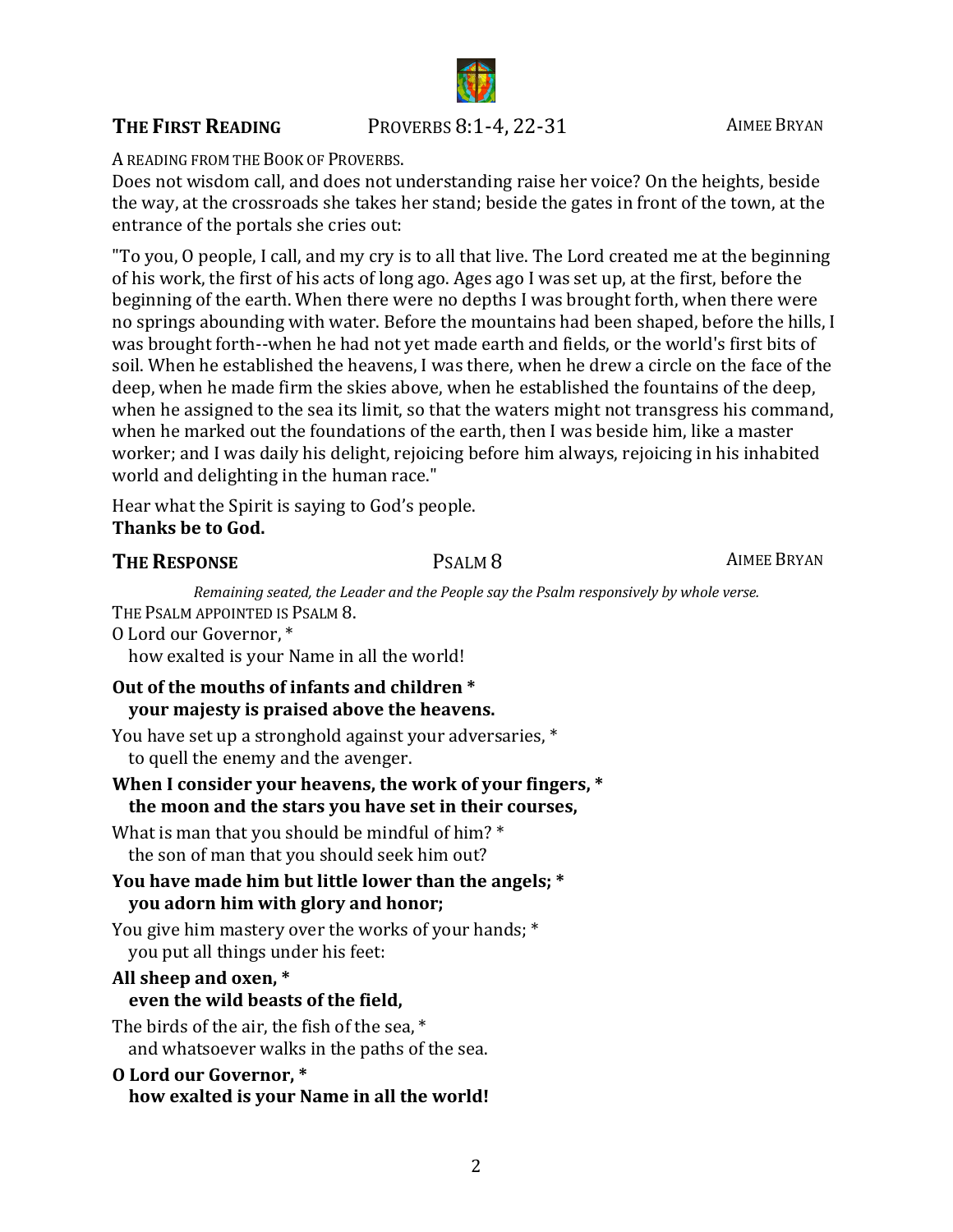# **THE SECOND READING** ROMANS 5:1-5 AIMEE BRYAN

A READING FROM PAUL'S LETTER TO THE ROMANS.

Since we are justified by faith, we have peace with God through our Lord Jesus Christ, through whom we have obtained access to this grace in which we stand; and we boast in our hope of sharing the glory of God. And not only that, but we also boast in our sufferings, knowing that suffering produces endurance, and endurance produces character, and character produces hope, and hope does not disappoint us, because God's love has been poured into our hearts through the Holy Spirit that has been given to us.

Hear what the Spirit is saying to God's people. **Thanks be to God.** 

**SEQUENCE MUSIC** *Please stand as able for the Gospel Reading.* 

### **THE HOLY GOSPEL** JOHN 16:12-15 THE REV. PAUL CLARK

*Gospeller* The Holy Gospel of our Lord Jesus Christ according to John.<br>People **Glory to you, Lord Christ. Glory to you, Lord Christ.** 

Jesus said to the disciples, "I still have many things to say to you, but you cannot bear them now. When the Spirit of truth comes, he will guide you into all the truth; for he will not speak on his own, but will speak whatever he hears, and he will declare to you the things that are to come. He will glorify me, because he will take what is mine and declare it to you. All that the Father has is mine. For this reason I said that he will take what is mine and declare it to you."

*Gospeller* The Gospel of the Lord.<br>*People* Praise to you, Lord Ch

**Praise to you, Lord Christ.** 

**THE SERMON** THE REV. PAUL CLARK

*A period of silence and personal reflection follows the sermon.*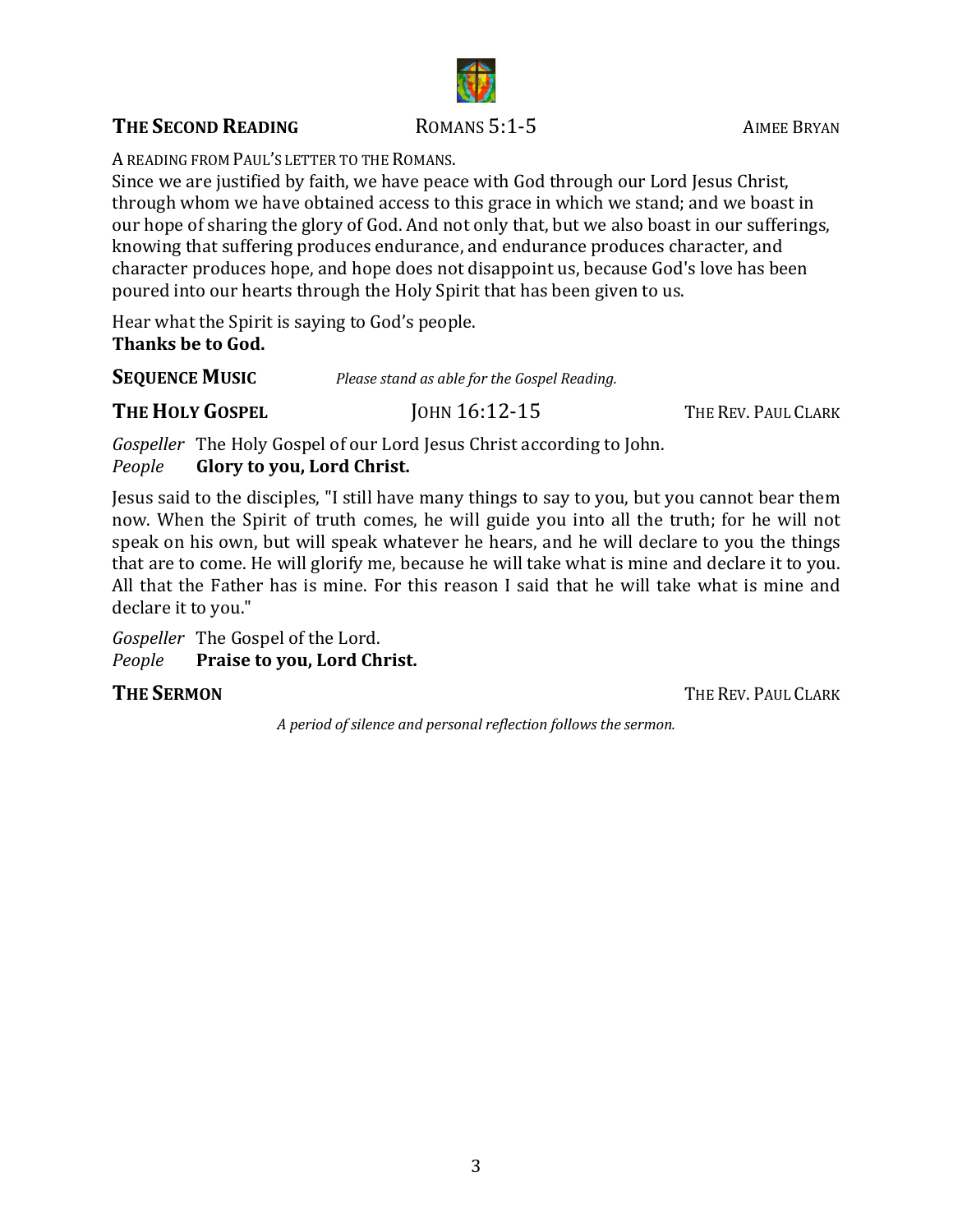#### **THE NICENE CREED** *Please stand as able (BCP pp. 358-359)*



We believe in one God, the Father, the Almighty, maker of heaven and earth, of all that is, seen and unseen.

We believe in one Lord, Jesus Christ, the only Son of God, eternally begotten of the Father, God from God, Light from Light, true God from true God, begotten, not made, of one Being with the Father. Through him all things were made. For us and for our salvation, he came down from heaven: by the power of the Holy **Spirit he became incarnate from the Virgin Mary, and was made man. For our** sake he was crucified under Pontius Pilate; he suffered death and was buried. On the third day he rose again in accordance with the Scriptures; he ascended into heaven and is seated at the right hand of the Father. He will come again in glory to judge the living and the dead, and his kingdom will have no end.

We believe in the Holy Spirit, the Lord, the giver of life, who proceeds from the **Father and the Son. With the Father and the Son he is worshiped and glorified.** He has spoken through the Prophets. We believe in one holy catholic and apostolic Church. We acknowledge one baptism for the forgiveness of sins. We look for the resurrection of the dead, and the life of the world to come. Amen.

#### **THE PRAYERS OF THE PEOPLE CASSIDI REESE**

In peace, let us pray to the Lord.

For the holy Church of God, that it may be filled with truth and love, and be found without fault at the day of your coming, we pray to you, O Lord. **Lord, have mercy.** fault at the day of your coming, we pray to you, O Lord.

For Michael our Presiding Bishop, for David our own Bishop, for all bishops and other ministers, and for all the holy people of God, we pray to you, O Lord. Lord, have mercy. ministers, and for all the holy people of God, we pray to you, O Lord.

For all who fear God and believe in you, Lord Christ, that our divisions may cease, and that all may be one as you and the Father are one, we pray to you, O Lord. Lord, have mercy. all may be one as you and the Father are one, we pray to you, O Lord.

For the mission of the Church, that in faithful witness it may preach the Gospel to the ends of the earth, we pray to you, O Lord. **Lord, have mercy.** of the earth, we pray to you, O Lord.

In the Anglican communion for The Anglican Church of South America, and in our diocese for the work and ministry of the Episcopal Church of the Saviour in Hanford, we pray to you, O Lord. Lord, have mercy.

For the peace of the world, that a spirit of respect and forbearance may grow among nations and peoples, we pray to you, O Lord.  $Lord$ , have mercy. nations and peoples, we pray to you, O Lord.

For those in positions of public trust especially Joseph our President, Gavin our Governor, and Eric our Mayor, that they may serve justice, and promote the dignity and freedom of every person, we pray to you, O Lord. every person, we pray to you, O Lord.

For the poor, the persecuted, the sick, and all who suffer; for refugees, prisoners, and all who are in danger; that they may be relieved and protected, we pray to you, O Lord.

Lord, have mercy.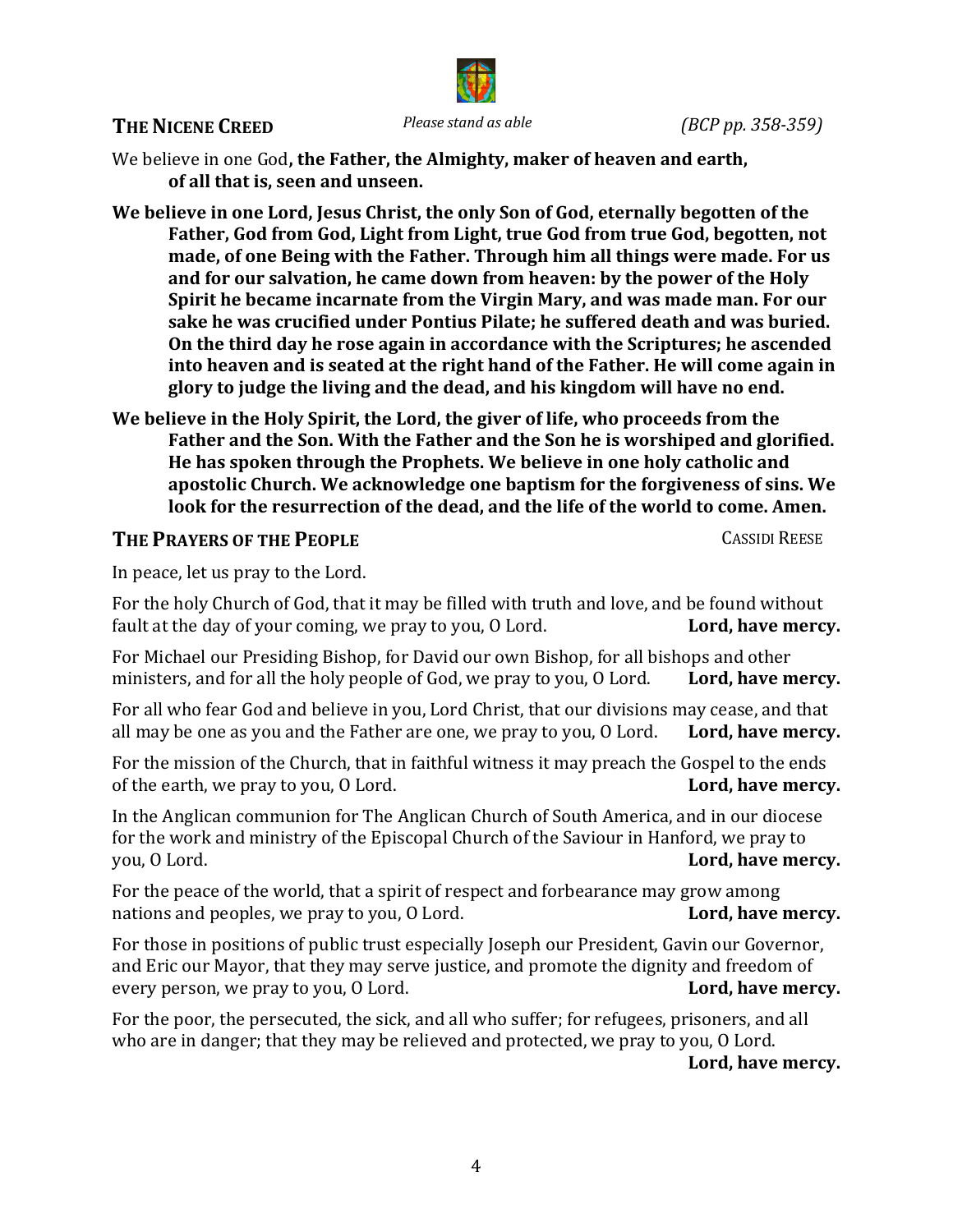For this congregation, that we may be delivered from hardness of heart, and show forth your glory in all that we do, we pray to you, O Lord. **Lord, have mercy.** your glory in all that we do, we pray to you, O Lord.

For all who have commended themselves to our prayers; for our families, friends, and neighbors; that being freed from anxiety, they may live in joy, peace, and health, we pray to you, O Lord. Lord, have mercy.

For Stan, Rita, Robert, and Carey, we pray to you, O Lord. **Lord, have mercy.** 

For all who have died in the communion of your Church, and those whose faith is known to you alone, that, with all the saints, they may have rest in that place where there is no pain<br>or grief, but life eternal, we pray to you, O Lord.<br>**Lord, have mercy.** or grief, but life eternal, we pray to you, O Lord.

Rejoicing in the fellowship of the ever-blessed Virgin Mary, St. Michael, and all the saints, let us commend ourselves, and one another, and all our life to Christ our God.

#### To you, O Lord our God.

*Presider:* Almighty and eternal God, ruler of all things in heaven and earth: Mercifully accept the prayers of your people, and strengthen us to do your will; through Jesus Christ our Lord. **Amen**.

#### **CONFESSION OF SIN AND ABSOLUTION** (*BCP p. 360*)

*Presider:* Let us confess our sins against God and our neighbor.

*A* period of silent confession will be observed, followed by the congregation saying together:

Most merciful God, we confess that we have sinned against you in thought, word, and deed, by what we have done, and by what we have left undone. We have not loved **you** with our whole heart; we have not loved our neighbors as ourselves. We are truly sorry and we humbly repent. For the sake of your Son Jesus Christ, have mercy **on** us and forgive us; that we may delight in your will, and walk in your ways, to the **glory of your Name. Amen.**

*Priest:* Almighty God have mercy on you, forgive you all your sins through our Lord Jesus Christ, strengthen you in all goodness, and by the power of the Holy Spirit keep you in eternal life. **Amen**.

#### **THE PEACE**

*Presider* The peace of Christ be always with you.<br>People **And also with you.** And also with you. Please stay in your pew. Waving, bowing, and peace signs are appropriate. Please be seated.

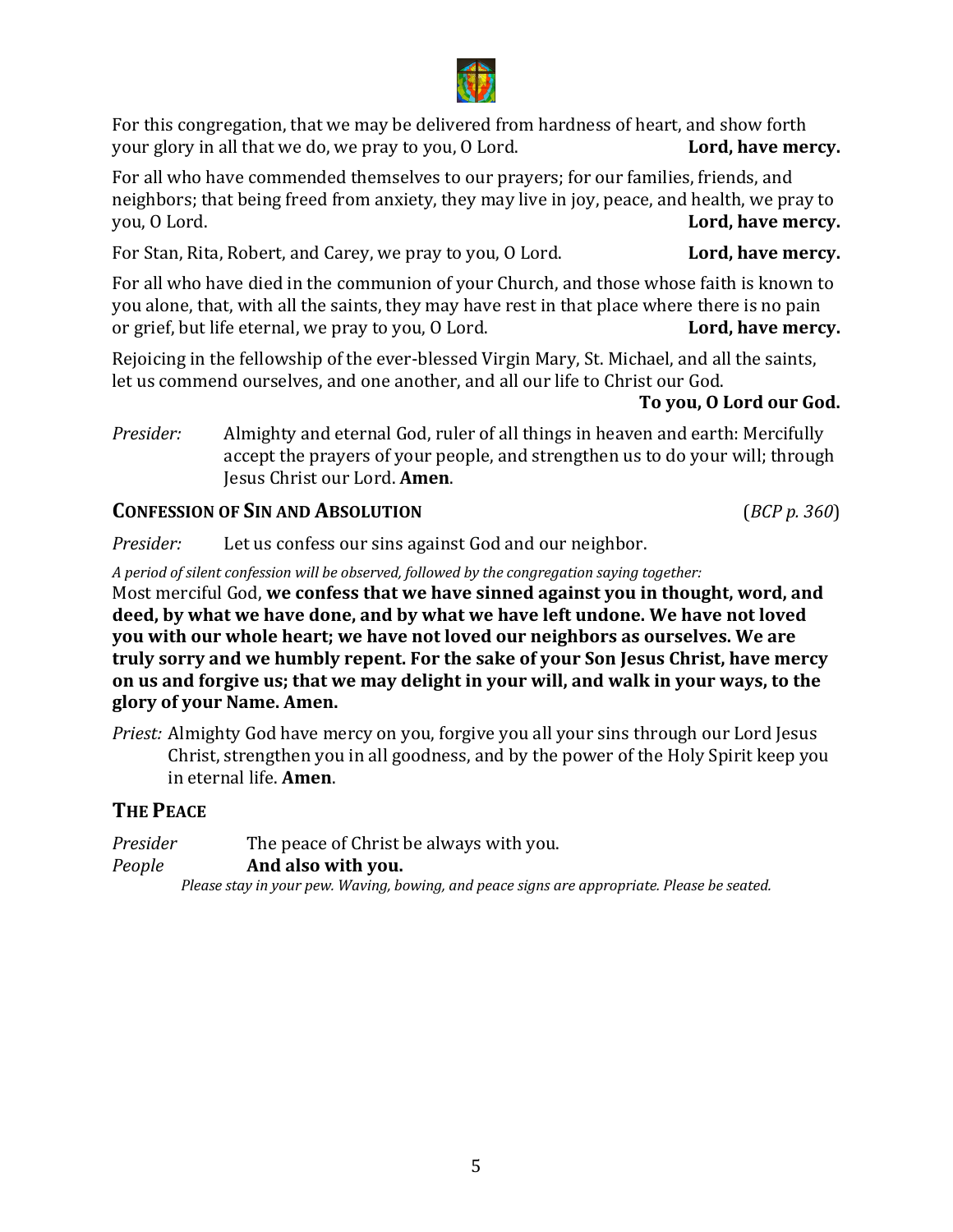#### **ANNOUNCEMENTS** DAVE **DAVE WALLER**

### **Coffee Hour and Bible Study** in the Parish Hall after service.

#### **St. Michael's Zoom Evening Prayer, Thursdays** at 6:30 p.m. Zoom ID: 928 461 1047, Password: StMichael

Please mail your offerings to the church (at the mailing address below) or give to the church online using tithe.ly (https://tithe.ly/give?c=2212452).

For the latest news and information: visit www.stmichaelsridgecrest.org

For pastoral care: please call Deacon Cathy at 760-384-8824 or email **countmyblessings1@gmail.com** 

*Birthday Prayer – Prayer 50 or 51, BCP p. 830 Anniversary Prayer – BCP top of p. 431*

# **THE HOLY COMMUNION**

### **OFFERTORY INVITATION** [EPHESIANS 5:2]

Walk in love, as Christ loved us and gave himself for us, an offering and sacrifice to God. *Please stand as able for the Offertory Hymn* 

# **OFFERTORY HYMN #366 (V. 1-4)** HOLY GOD, WE PRAISE THY NAME

|          | THE GREAT THANKSGIVING                  | <b>EUCHARISTIC PRAYER A</b>                | (BCP p. 361) |
|----------|-----------------------------------------|--------------------------------------------|--------------|
|          | <i>Presider</i> The Lord be with you.   |                                            |              |
| People   | And also with you.                      |                                            |              |
|          | <i>Presider</i> Lift up your hearts.    |                                            |              |
| People   | We lift them to the Lord.               |                                            |              |
| Presider | Let us give thanks to the Lord our God. |                                            |              |
| People   |                                         | It is right to give God thanks and praise. |              |

It is right, and a good and joyful thing, always and every-where to give thanks to you, Father Almighty, Creator of heaven and earth.

For with your co-eternal Son and Holy Spirit, you are one God, one Lord, in Trinity of Persons and in Unity of Being; and we celebrate the one and equal glory of you, O Father, and of the Son, and of the Holy Spirit.

Therefore we praise you, joining our voices with Angels and Archangels and with all the company of heaven, who forever sing this hymn to proclaim the glory of your Name:

#### Holy, holy, holy Lord, God of power and might, Heaven and earth are full of your glory. Hosanna in the highest. **Blessed is he who comes in the name of the Lord. Hosanna in the highest.**

#### *The people stand or kneel. The Presider continues*

Holy and gracious Father: In your infinite love you made us for yourself, and, when we had fallen into sin and become subject to evil and death, you, in your mercy, sent Jesus Christ, your only and eternal Son, to share our human nature, to live and die as one of us, to reconcile us to you, the God and Father of all.

He stretched out his arms upon the cross, and offered himself, in obedience to your will, a perfect sacrifice for the whole world.

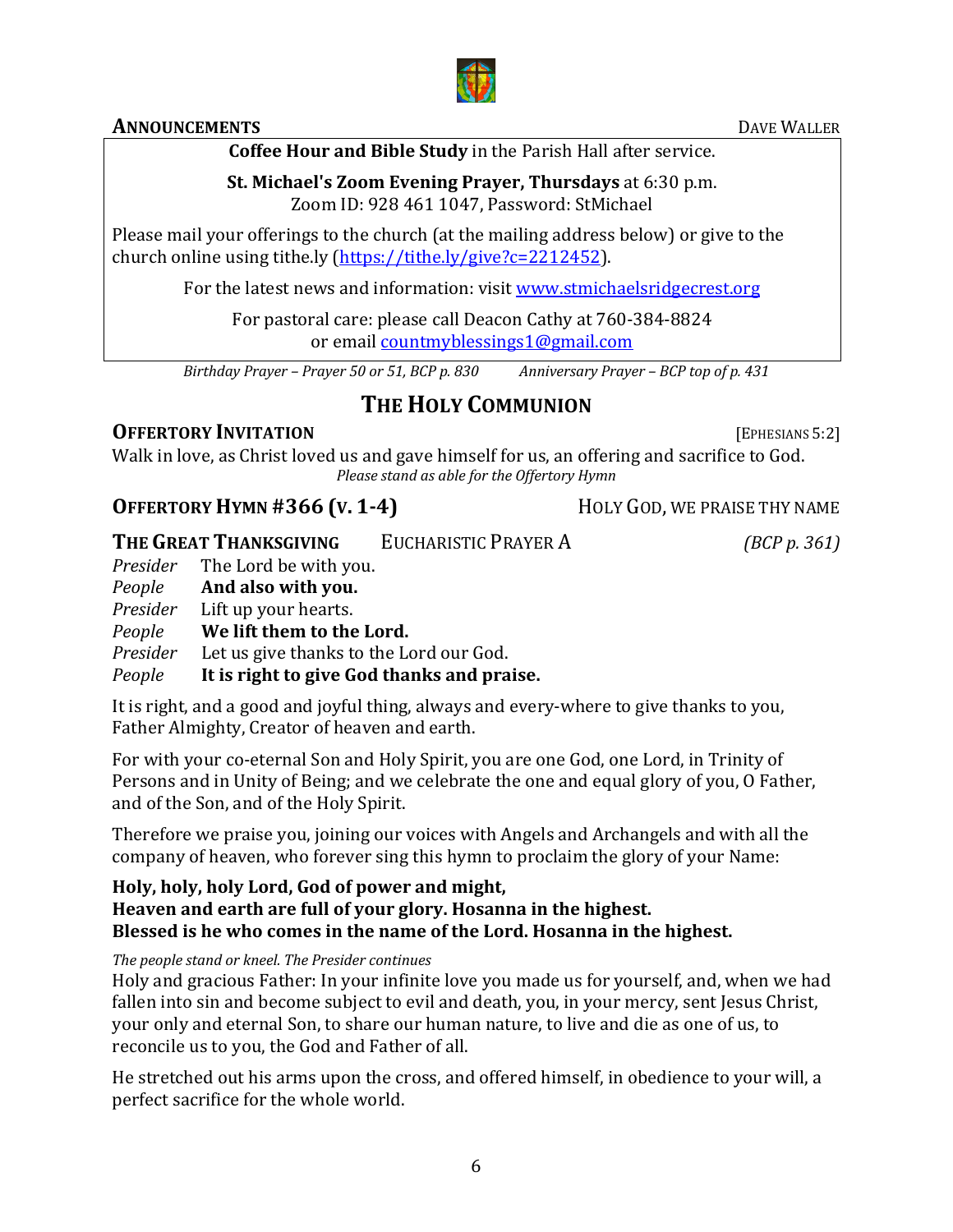

On the night he was handed over to suffering and death, our Lord Jesus Christ took bread; and when he had given thanks to you, he broke it, and gave it to his disciples, and said, "Take, eat: This is my Body, which is given for you. Do this for the remembrance of me."

After supper he took the cup of wine; and when he had given thanks, he gave it to them, and said, "Drink this, all of you: This is my Blood of the new Covenant, which is shed for you and for many for the forgiveness of sins. Whenever you drink it, do this for the remembrance of me."

Therefore we proclaim the mystery of faith:

#### **Christ has died. Christ is risen. Christ will come again.**

#### *The Presider continues*

We celebrate the memorial of our redemption, O Father, in this sacrifice of praise and thanksgiving. Recalling his death, resurrection, and ascension, we offer you these gifts. Sanctify them by your Holy Spirit to be for your people the Body and Blood of your Son, the holy food and drink of new and unending life in him. Sanctify us also that we may faithfully receive this holy Sacrament, and serve you in unity, constancy, and peace; and at the last day bring us with all your saints into the joy of your eternal kingdom.

All this we ask through your Son Jesus Christ: By him, and with him, and in him, in the unity of the Holy Spirit all honor and glory is yours, Almighty Father, now and for ever. **AMEN**.

And now, as our Savior Christ has taught us, we are bold to say, **Our Father, who art in heaven, hallowed be thy Name, thy Kingdom come,** 

thy will be done on earth, as it is in heaven. Give us this day our daily bread. And forgive us our trespasses, as we forgive those who trespass against us. And lead us not into temptation, but deliver us from evil. For thine is the kingdom, and the power, and the glory, for ever and ever. Amen.

### **THE BREAKING OF THE BREAD** (*BCP p.* 364)

*The Presider breaks the consecrated Bread.* 

*Presider* Alleluia. Christ our Passover is sacrificed for us;<br>*People* **Therefore let us keep the feast. Alleluia. Therefore let us keep the feast. Alleluia.** 

#### *The Presider says*

*The response is:* 

The Gifts of God for the People of God. Take them in remembrance that Christ died for you, and feed on him in your hearts by faith, with thanksgiving.

#### WHEREVER YOU ARE IN YOUR SPIRITUAL JOURNEY, YOU ARE WELCOME AT GOD'S TABLE.

Please come up to the altar rail for communion. The priest will wear a mask.

*The Bread is given to the people using these words* The Body of Christ, the bread of heaven.<br>The response is:<br>**Amen.** 

Gluten free wafers are available upon request, please ask the minister during Communion.

#### **COMMUNION MUSIC**